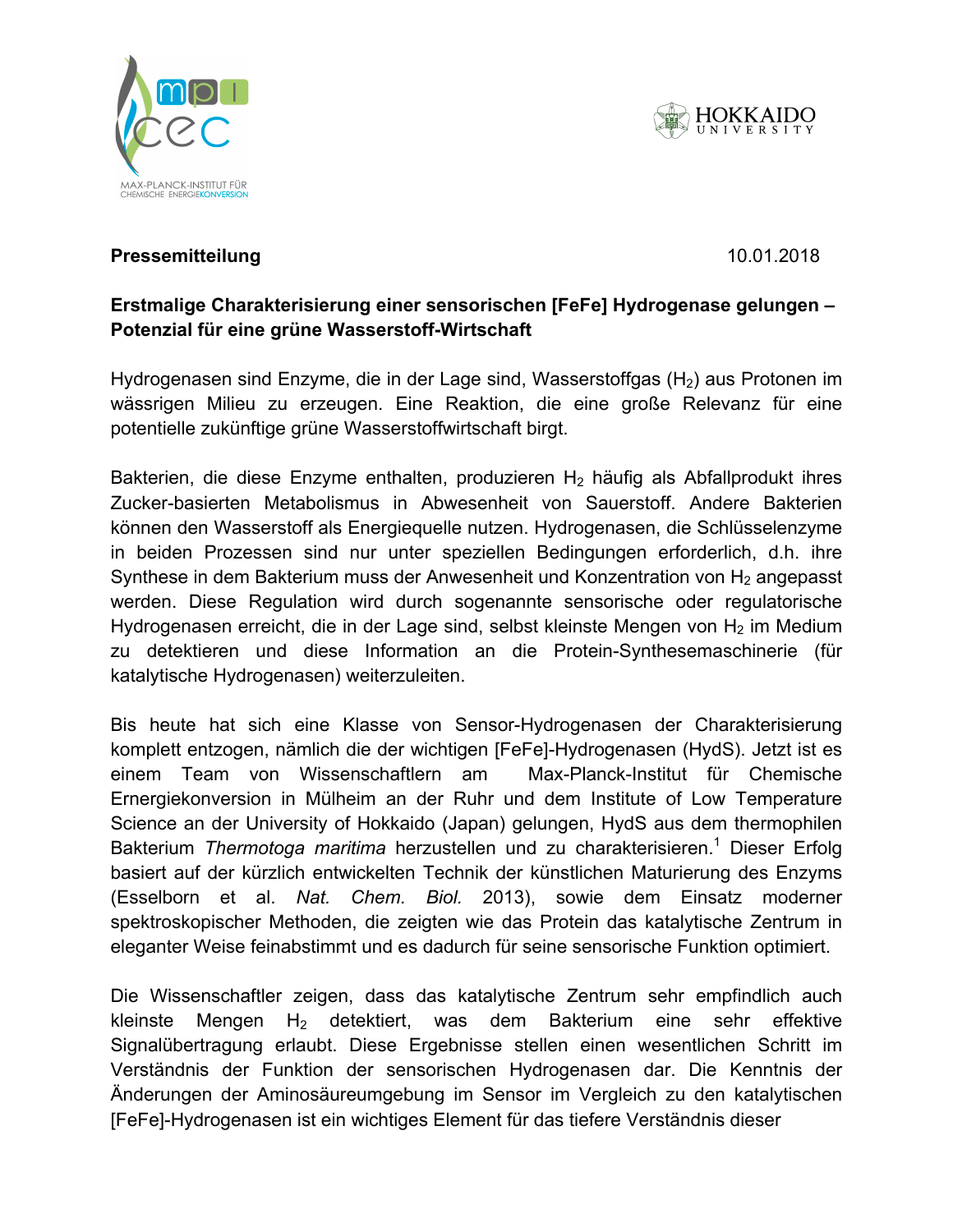



Wasserstoff-umsetzenden bzw. -erzeugenden Proteine. Die umfassende bioinspirierte **Protein environment makes catalyst efficient** Wasserelektrolyseuren zu entwickeln. Ein wichtiger Schritt auf dem Weg zu einer **Biocatalysts are large protein molecules. The actual reaction takes place only at a small centrepiece. But the rest also plays a role.** Energiewirtschaft, die auf Wasserstoff als Energieträger basiert. Entschlüsselung des Mechanismus der Hydrogenasen bietet die Grundlage, um bessere Katalysatoren für den Einsatz in Brennstoffzellen und



1. Chongdar N, Birrell JA, Pawlak K, Sommer C, Reijerse EJ, Rüdiger O, Lubitz W, Ogata H (in press) J. *Am. Chem. Soc. DOI: 10.1021/jacs.7b11287* 

#### alignment of the H-cluster and protects it from damaging it from damaging influences  $\alpha$ Lampret, who is writing his doctoral thesis on this topic. **Förderung**

Diese Arbeit wurde unterstützt durch die Max-Planck-Gesellschaft und durch JSPS KAKENHI grant number 16K21748.

## **Original-Publikation**

Siftstrasse34.38 iger, Wolfgang Lubitz, Hideaki Cantes esegge in the spectroscopic properties of the H-cluster Nipa Chongdar, James A. Birrell, Krzysztof Pawlak, Constanze Sommer, Edward J. Reijerse, in a putative sensory [FeFe] hydrogenase, *Journal of the American Chemical Society*, 2017, DOI: 10.1021/jacs.7b11287 http://pubs.acs.org/doi/10.1021/jacs.7b11287